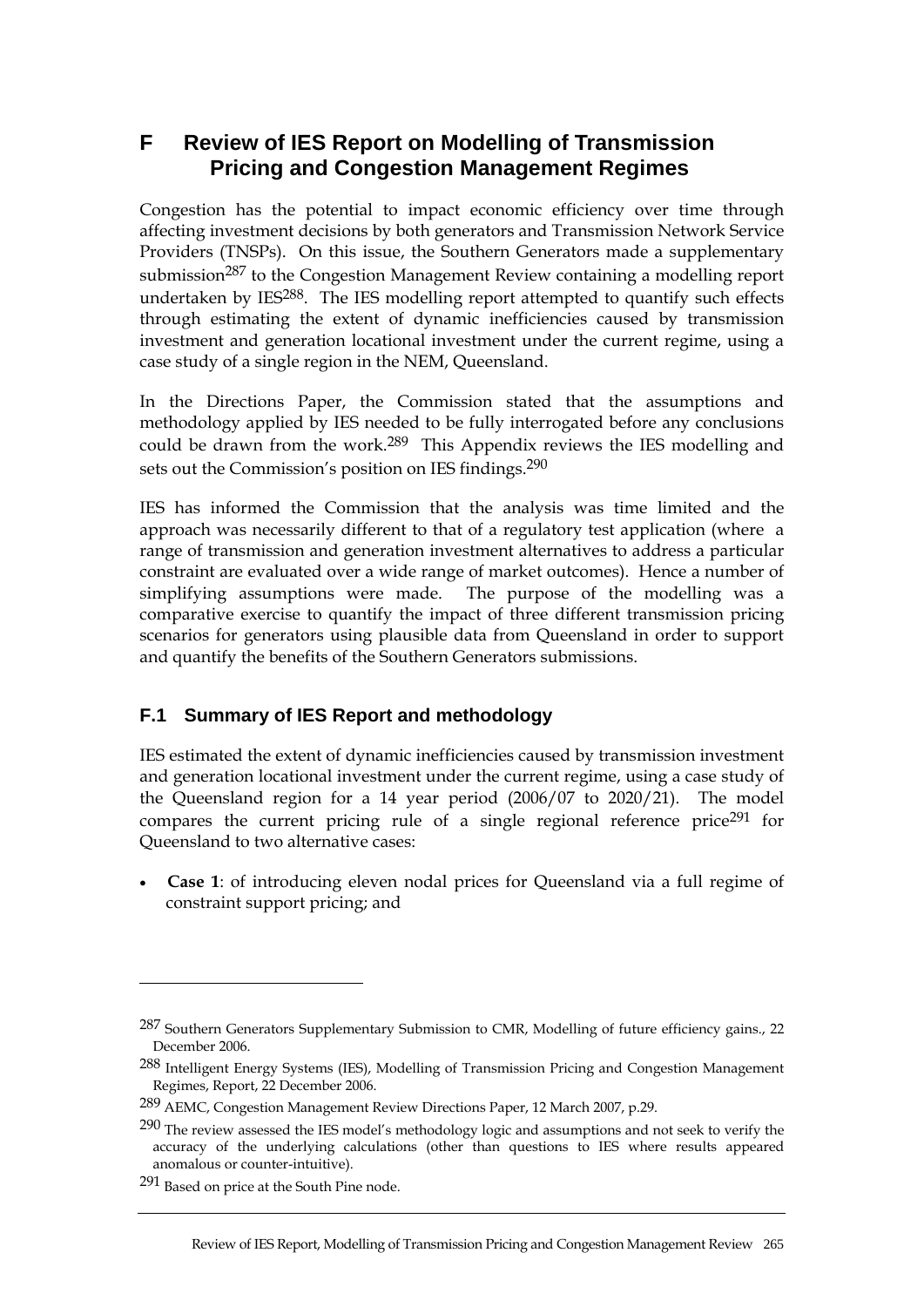• **Case 2**: including a congestion levy on new generators in addition to the nodal pricing regime introduced under Case 1. The congestion levy estimated the cost of transmission augmentation needed to relieve any congestion caused by each new generator location decision, in line with a causer-pays principle.

| Scenario  | <b>Settlements</b> | Transmission costs charged for new<br>generation capacity |
|-----------|--------------------|-----------------------------------------------------------|
| Base Case | Regional           | No                                                        |
| Case 1    | Nodal              | No                                                        |
| Case 2    | Nodal              | Yes                                                       |

Each case was modelled using a network model that included all material intraregional constraints. The same physical network and constraints were used for all cases until the point in either Case 1 or Case 2 when modelling leads to a change in network investment.292

The modelling was not a least cost optimisation of both transmission and generation – it is an iterated two staged approach which sought to represent a competitive market expansion plan. IES noted that this approach is designed to represent least cost decision making by each new generator and results in the difference in outcomes between cases being driven by the different pricing signals to generators.

The first stage in IES modelling is to calculate a market based automated generator entry. This new entry model is an iterative process of ranking the most economical plant each year based upon a comparison of each potential generator's short run marginal cost (SRMC) to the average relevant nodal price. This assesses whether the spot market premium is sufficient to cover the generator's fixed costs.

The generator new entry assessment is only tested in the first year of the new investment, and hence there is net present value (NPV) assessment over the life of the generating plant. This means that a new generator enters the market if the relevant nodal price results in it making sufficient revenue to cover both variable and fixed costs in that year. IES considered that when load is increasing, it is a reasonable approximation to assume that if the plant is economic in the first year then it should be economic over its life.

The input list of potential new generators included known planned projects and generic new entrants spread across the network. There wasn't any detailed verification on the suitability of the location of the generic new generation projects.

After the new entry generation has been determined, the transmission response is calculated either against the reliability criteria or a market benefit assessment. The

<sup>292</sup> The modelling incorporates committed network upgrades, new generation plant and plant upgrades as per the 2006 SOO-ANTS and the TNSPs regional 2006 Annual Planning Reviews. Demand growth for each of the 11 Queensland nodes was modelled using published energy and demand projection from the Powerlink 2006 APR. Generators' SRMC are the same for all cases and were based on the ACIL-Tasman cost estimates used by NEMMCO for the 2006 SOO-ANTS. Only system normal conditions have been modelled.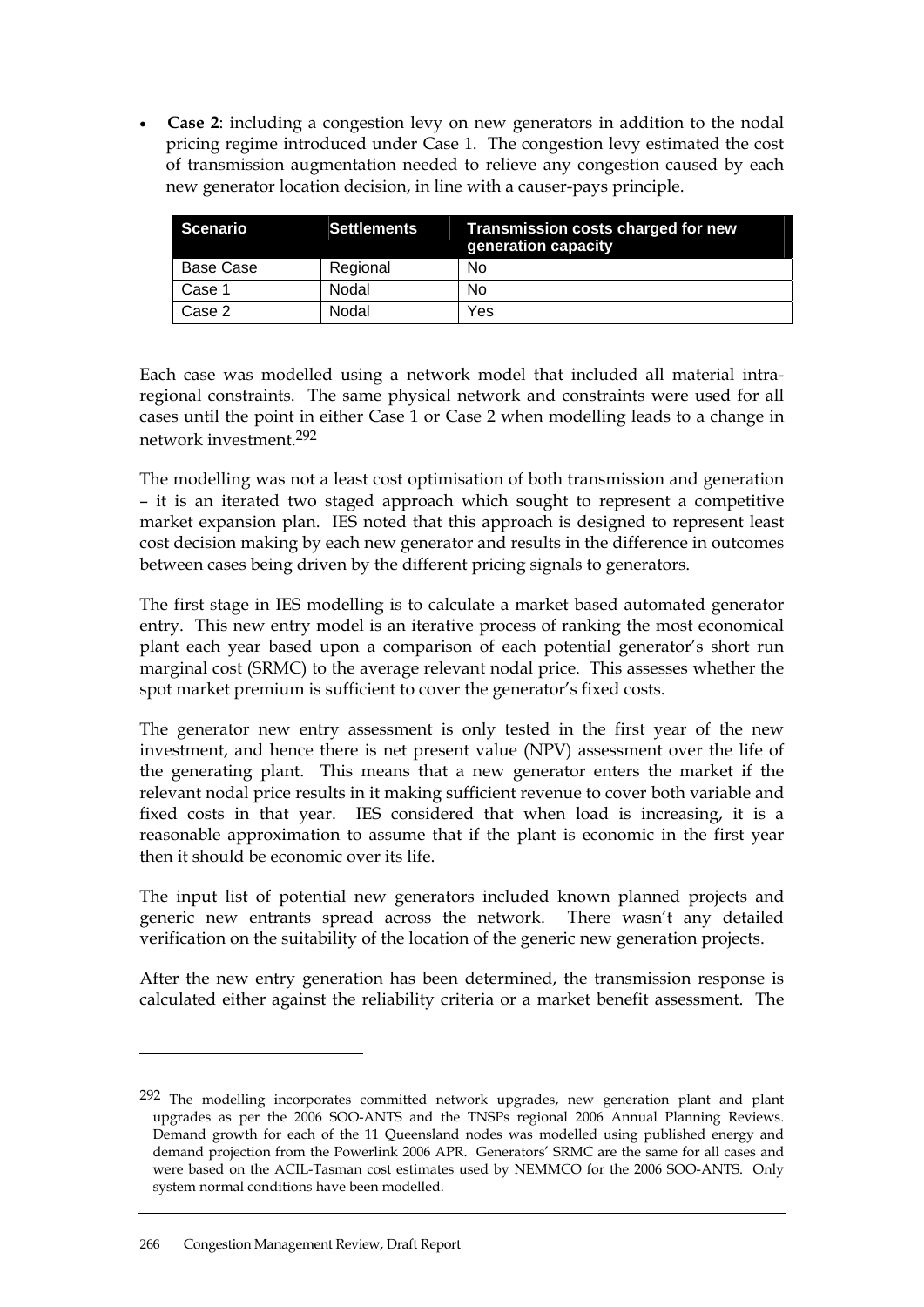market benefit assessment gauges whether there is a large enough difference in the nodal prices which would reflect high congestion costs to justify the expenditure.

Like the generator new entry modelling, the transmission response is modelled as an annual iterative process. However, the modelling uses Powerlink's 2006 Annual Planning Review<sup>293</sup> forecasts of transmission expenditure for all three Cases for the first 10 years. This meant that only in the last 5 years was it necessary for IES to determine the optimal transmission response to new generation entry.

IES thought that this approach was similar to how the current market operates with Transmission Network Service Providers (TNSP) making investment decisions in response to committed generation projects and reliability criteria for loads.

Generators bids are determined in a manner that attempts to maximise profits given contract revenues and the applicable spot price (i.e., either the RRN price or the nodal price). The allocation of contracts to generators portfolios is consistent across all cases ensuring that contract allocation doesn't bias the results.294

The study estimated an overall net present value benefit (NPV) benefit of \$194.65m in efficiency savings from introducing nodal pricing to the Queensland region of the NEM through a comprehensive CSP regime. Although the results for Case 1 show an increase in the overall dispatch costs caused by increased generation from a relatively more expansive plant, this is more than offset by significant reductions in transmission and generation capital costs. IES modelling found that nodal pricing in Queensland would result in generation replacing transmission upgrades. IES estimates that benefit would increase to \$222m (NPV) with the addition of congestion levies on new generation in Queensland.

### **Table F.1: Results from IES modelling on the comparison of total savings of introducing locational pricing and congestion levies, Queensland region (\$m NPV for 2006/07 to 2020/21)**

|       |                                               | <b>Net Present Value (\$m)</b>     |                                      |                                        |                         |  |
|-------|-----------------------------------------------|------------------------------------|--------------------------------------|----------------------------------------|-------------------------|--|
| Case. |                                               | <b>Dispatch</b><br>cost<br>savings | Generator<br>capital cost<br>savings | Transmission<br>expenditure<br>savings | <b>Total</b><br>savings |  |
|       | Locational<br>pricing                         | $-58.06$                           | 130.8                                | 121.91                                 | 194.5                   |  |
| 2     | Locational<br>pricing with<br>congestion levy | $-365.52$                          | 464.06                               | 123.98                                 | 222.5                   |  |

<sup>293</sup> Powerlink, Annual Planning Report, 2006.

<sup>294</sup> The bidding is based upon the regional/nodal price clearing the market. Effectively each generator has one shot to respond to the pre-dispatch price and price sensitivities. The generator's response is based upon profit maximising behaviour with generators determining their optimal bid based on a price volume trade off considering their contract level. IES considered this to reasonably represent actual bidding behaviour.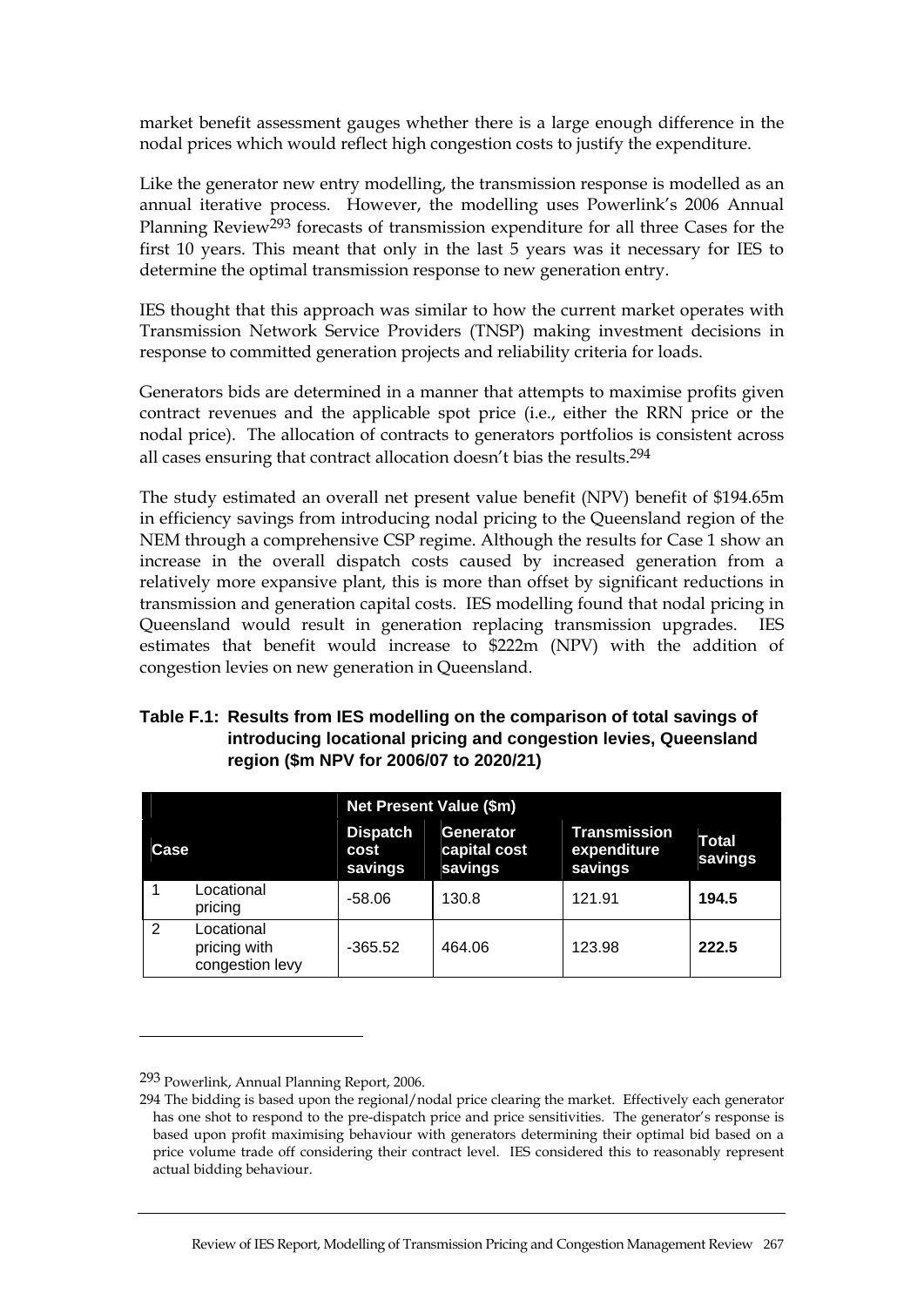The introduction of a congestion levy in Case 2, dramatically changes the dispatch costs and the savings in generation capital costs compared to Case 1 results. There is a substantial increase in the dispatch costs which is, however, more than offset by the reduction in generator capital costs.

The congestion levy acts as a barrier to entry, making remote generation more expensive and encouraging generation closer to the load. Under Case 2, remote generation (which is generally coal) is heavily discouraged. This process results in less total plant capacity in Case 2 than Case 1. Also Case 2 has a slightly higher unserved energy amount (although still at a level well below the reliability standard). Effectively, under Case 2 the system is run a bit tighter, i.e. there is a closer match of the supply and demand than in Case 1.

There is variation in the fuel type and location of new entry generation between the three cases. The Base Case estimated that there will be an extra 2,500MW in built in Queensland in addition to the planned projects. 1500MW of this 2,500 extra generic investment is coal-fired plant located in the South West. The remaining new plant is gas fired located in Gladstone and Moreton is primarily required to meet shoulder and peak requirements.

Compared to the Base Case, an extra 500MW is estimated to enter the market in Case 1. Also there is different in the generation mix with more gas fired and less coal plant and location is different with more new entry generation in Moreton South, Gold Coast (Tweed) and WideBay.

The congestion levy in Case 2 results in significantly less new generation entry. IES estimated that 900 MW less generic new entry will occur. As noted above, the congestion levy results in remote coal fired generation being replaced by gas fired generation closer to load.

IES applied a discount rate of 9% for its calculations. The Commission has calculated that adjusting the discount rate by one percentage results in approximately a \$20m adjustment to the NPV gains either way (i.e., a 10% discount rate decreases the gains by \$20m and an 8% rate would increase the benefit by \$20m). For the modelling, IES didn't use terminal values but instead apply an annual equivalent cost approach which accounts for terminal values of any new assets through spreading it over the life of asset in the annual capital cost.

In should also be noted that in 2004, IES did a similar modelling study for the ACCC which formed part of its submission to the MCE on the CRA report on NEM regional structure review.295 That report considered the magnitude and materiality of the costs and benefits of implementing either a full nodal pricing regime for generators and consumers or nodal pricing for generation only. IES concluded that a nodal pricing regime is likely to induce different generator behaviour and this may have material benefits in terms of the NEM dispatch costs – mainly through fuel costs. Also that a change from regional pricing to nodal pricing would yield as much benefit to the market as the amount of transmission investment that would be

<sup>295</sup> IES, Regional Boundaries and Nodal Pricing, an analysis of the potential impact of nodal pricing and market efficiency, Report to ACCC, 12 December 2004.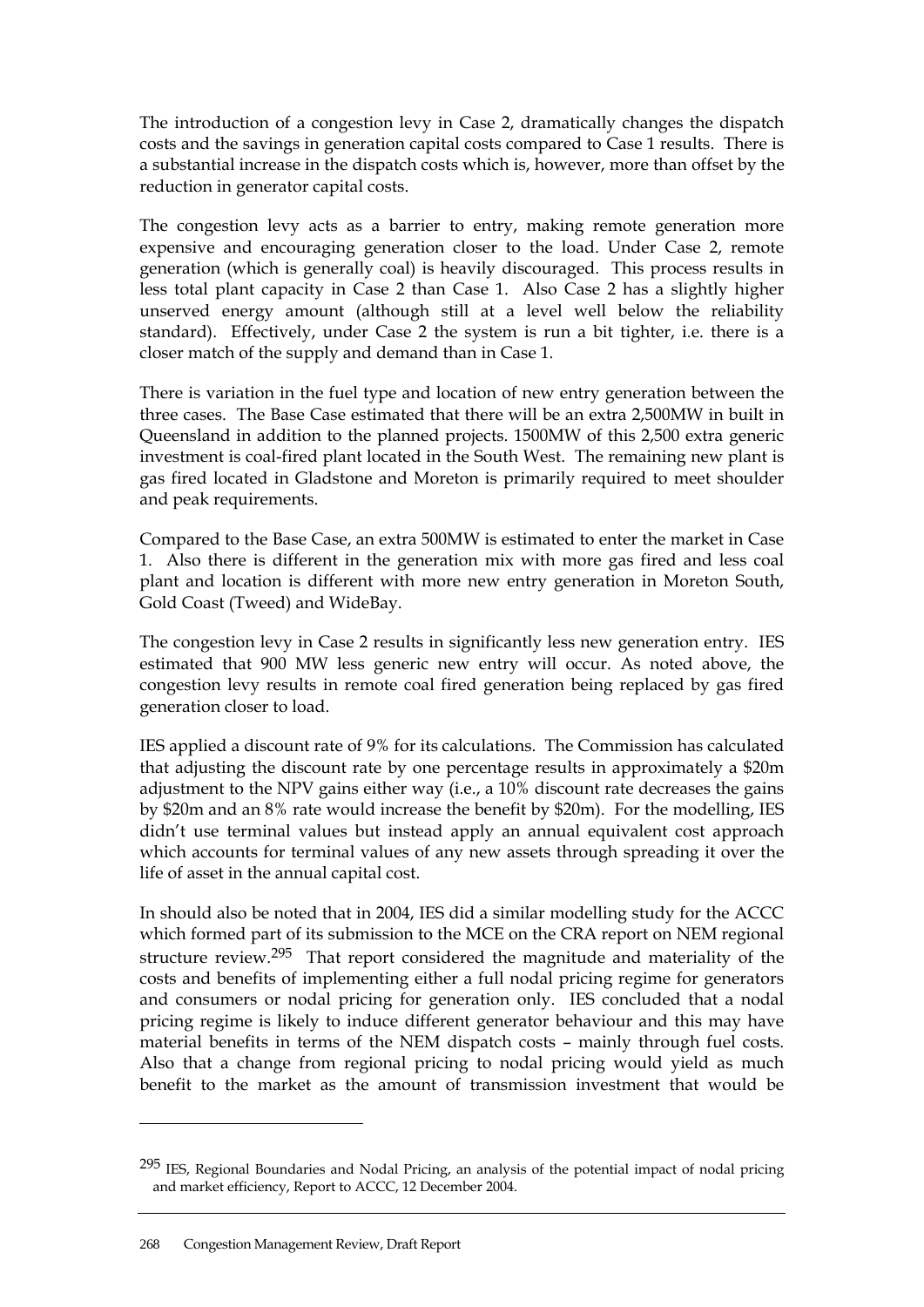required to eliminate half the dispatch costs due to intra-regional transmission constraints in Queensland.

# **F.2 Submissions on IES Report**

Powerlink<sup>296</sup> and Stanwell<sup>297</sup> submissions to the Commission contained comments on the IES modelling of transmission pricing regimes.

Powerlink considered that some of the assumptions used in the 2006 IES report are unrealistic, especially the assumption that there are no constraints on fuel availability or other key factors which affect generation location. Powerlink stated that this led to projections of significant amounts of new generation in the South East Queensland load centre, where it noted that there are well-known constraints on fuel availability and cost, water, and environmental acceptability. Powerlink considered that if the modelling reflected real world constraints on generation location decisions, generation would be located outside the load centre which would result in more transmission infrastructure. Powerlink stated that it considers that nodal pricing would not solve the real world constraints on generator location.

Stanwell's submission concurs with Powerlink's view. Stanwell considered that generation investment decisions extend beyond pool prices considerations as modelled by IES and other issues such as competitively priced fuel and water and incentives associated with greenhouse policies influence generators decisions. Also Stanwell had a number of concerns about the new entry plant selected for the Base Case and in particular the dominance of new coal plant over gas plant. Stanwell believed that the impact of the current state and proposed national environmental regulation and the recently announced increase and extension of the Queensland Gas Incentive Scheme (to 18% by 2020) plus the abundant supply of the low cost gas means that gas will become the dominant fuel choice for new entry generators. Stanwell stated that making the Base Case more reflective of these realities may result in a significant reduction in the benefits estimated by IES. Stanwell considered that carbon pricing is likely to change the expected pattern of generation investment.

Stanwell also stated that IES modelling does not consider other effects of nodal prices, for example the costs of implementation and flow-on impacts to the contract market and liquidity. In addition, Stanwell noted that in IES modelling the application of locational pricing does not deliver new generation in North Queensland, but that it is generally accepted that this area would benefit from further generation investment.

### **F.3 Review of IES Modelling Approach**

 $\overline{a}$ 

Following an assessment of the IES methodology298 and reviewing submissions from market participants, the Commission considers that the following observations present limitations with the modelling.

<sup>296</sup> Powerlink submission to AEMC Directions Paper, 12 April 2007, p.4.

<sup>297</sup> Stanwell letter to the Commission, 11 July 2007, Congestion Management Review.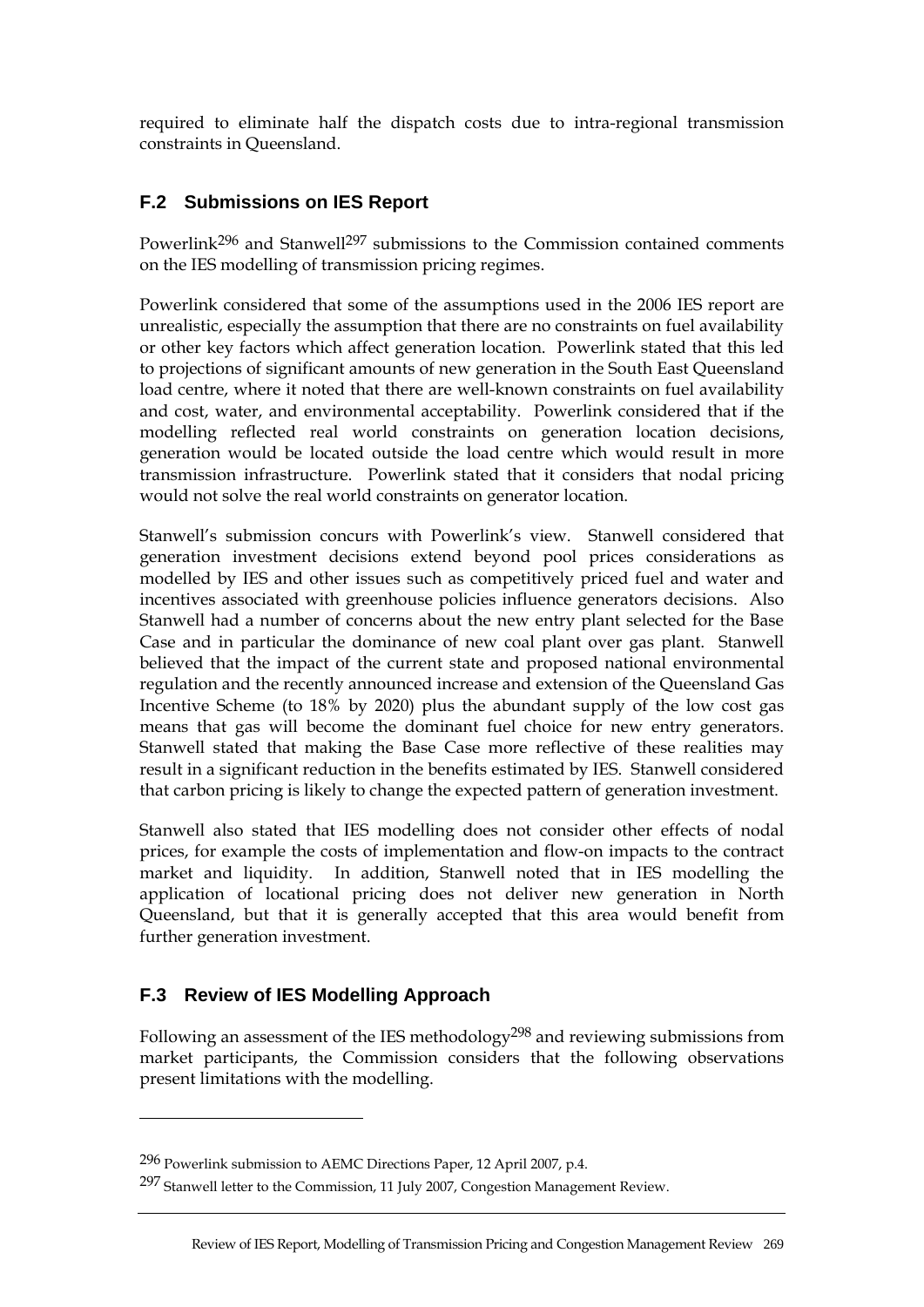### **F.3.1 No consideration of the risk implications of introducing nodal pricing.**

Nodal pricing will create a different set of risks for generators compared with the current regional structure and this will have implications for the trading and contract position of market participants. None of these issues were factored into the modelling plus no risk management instrument (e.g. constraint support contracts) was included.

Therefore the Commission considers that modelling does not fully reflect the full effect and implications of moving from a regional structure to a nodal prices structure. The Commission understands the model did not do so because IES considered that this would have required a subjective judgement on quantifying the risks under the different pricing rules. Noting the difficulties of doing this, the Commission considers that the modelling is limited by not assessing the risk implications of nodal pricing.

#### **F.3.2 Model limited to Queensland with simplistic modelling of other NEM regions**

Except for flows on QNI, the rest of the NEM was modelled in this analysis on a regional basis with no intra-regional constraints. Any interactions between the Queensland and other regions were ignored (i.e. a higher Queensland price may lead to a higher NSW price). Hence the modelling in this regard was very simplistic and do not fully reflect all the implications of changing from the current regional pricing structure.299

### **F.3.3 No sensitivity analysis performed on results**

The Commission consider that sensitivity analysis would help to improve the quantification of costs. IES informed the Commission that this was not performed due to time limitations.

It is important to understand the degree of dependence the results have on the key assumptions. One example would be generator costs estimates which are based on ACIL-Tasman long term estimates. These figures do not reflect the current short term facing generators –for example higher costs for gas turbines caused by high world demand, or higher construction costs caused by shortages of skilled labour.

The Commission considers that no sensitivity analysis weakens the validity of IES results.

<sup>298</sup> The Commission also held discussions with IES and Southern Generators.

<sup>299</sup> For all three Cases the South-West Queensland nodal prices were fairly equal. This is the price that influences NSW, so therefore IES doubt that the impact on NSW of the different scenarios in QLD would differ significantly.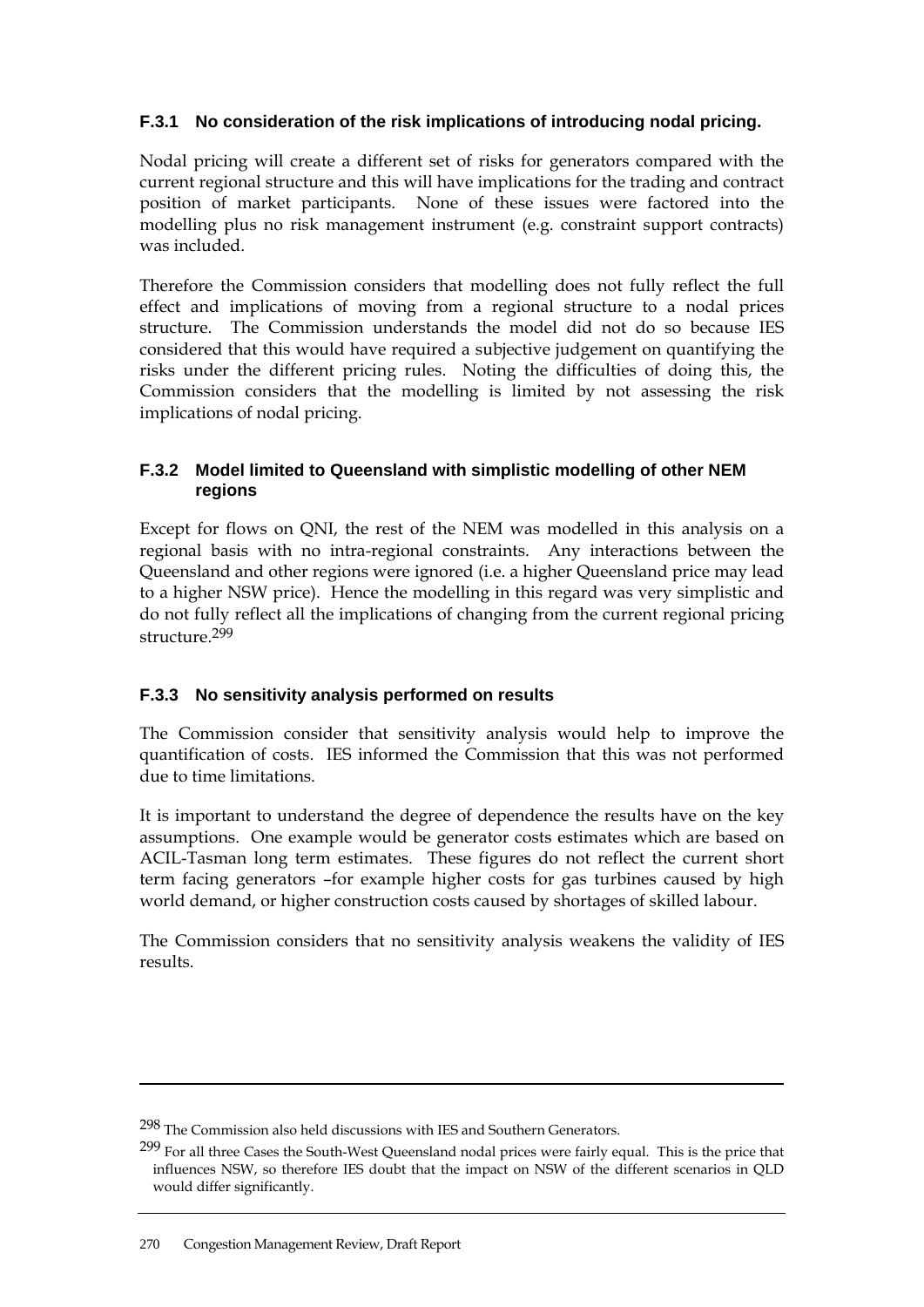#### **F.3.4 No verification of whether the location of the additional generation was plausible**

As noted above, the modelling assumes no constraints on fuel availability, water or other factors which affect generation location. Both Powerlink and Stanwell in their submissions to the Commission argued that this results in unrealistic new entry generation scenarios.

Powerlink argued that this assumption leads to the projection of significant amounts of new generation in the SEQ/Brisbane load centre, where there are constraints on fuel availability and cost, water and environmental acceptability. Powerlink argued that these real world constraints would cause most new generation to locate at more favourable locations which would ultimately mean more transmission investment. Stanwell considered that gas fired generation will become the dominant fuel choice of the new entry generators in Queensland irrespective of the pricing regime.

In response to this, IES noted its assumptions on locations were the assumptions calculated by ACIL-Tasman and used by NEMMCO for their reliability modelling for the SOO. Also it considered the new generation locations to be plausible.

#### **F.3.5 Generic transmission costs estimates used for congestion levies**

IES used a very simple transmission pricing model that assumes that transmission costs are based on distance to load. It has noted that the transmission costs estimates used to determine the congestion levies for new generation were simplistic and that better cost estimates from the TNSPs would help to qualify the results. IES recognised that there is difficulty in modelling individual causer pay congestion levies for new generators because each transmission augmentation will be highly dependent upon the exact circumstances. IES did informe the Commission that better estimates of congestion levy would improve the model.

#### **F.3.6 Transaction costs and implementation costs of introducing new pricing regimes not included**

There will be significant transaction and implementation costs of changing the current regional pricing structure to a nodal pricing system, for example IT and administrative costs.

None of these costs were included in the modelling and hence the Commission considers that IES results may overstate the benefits of introducing different pricing structures.

In previous work done for the ACCC, IES have attempted to quantify the costs associated with implementing nodal pricing.300 In that report, IES estimated that the generator nodal prices results in approximately \$7.2m to \$14.9m IT capital costs with ongoing operational costs of up to \$2.4m (2004 prices).

<sup>300</sup> IES, Regional Boundaries and Nodal Pricing, an analysis of the potential impact of nodal pricing and market efficiency, Report to ACCC, 12 December 2004.